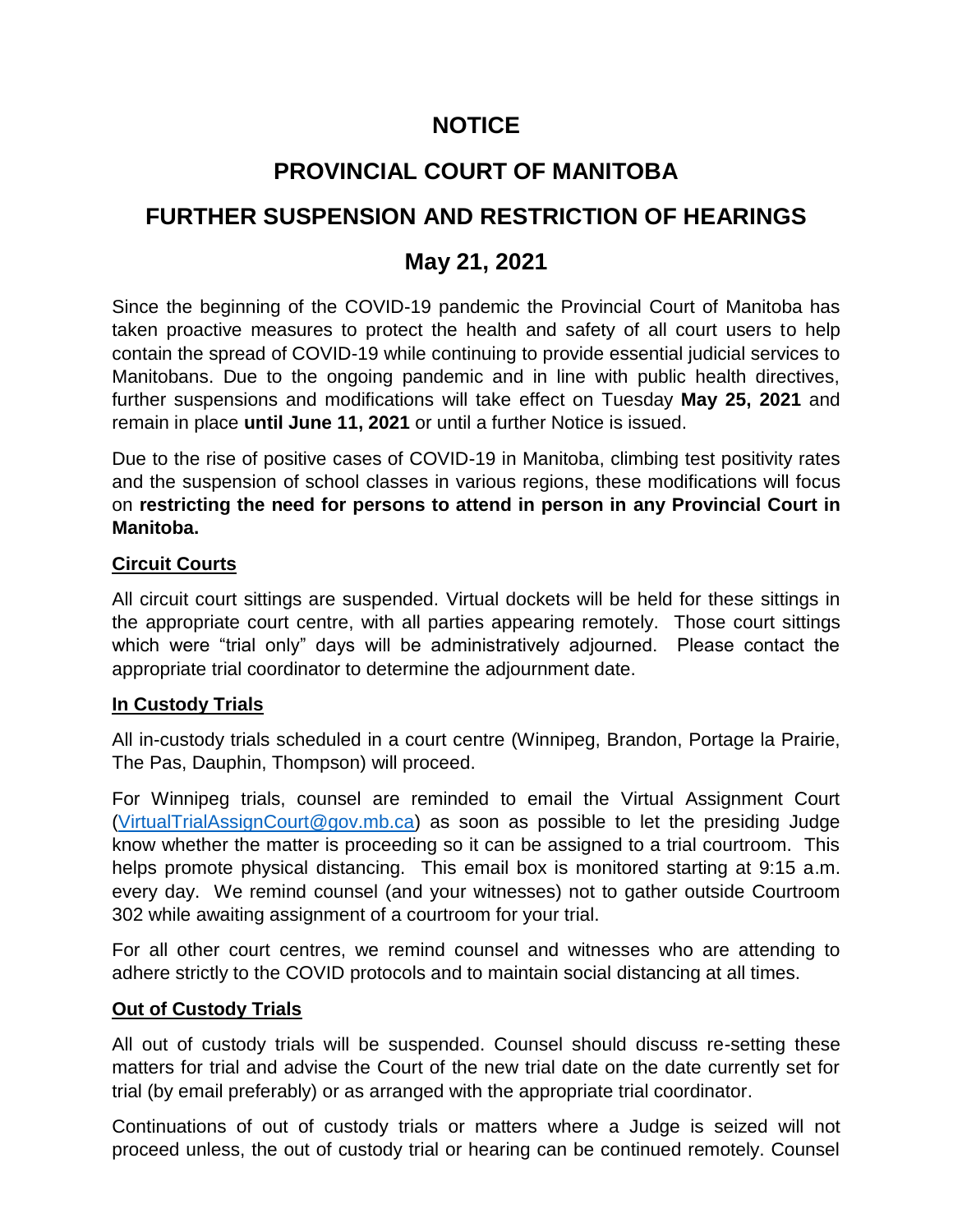will have to make an application before the presiding Judge. Out of custody trials and preliminary hearings may proceed, **IF** approved and all parties can appear remotely. If an out of custody hearing cannot continue remotely and in person appearances are required, these matters will have to be adjourned.

#### **Dispositions**

All in custody dispositions will proceed on the presumption all parties appear remotely, including support people.

All out of custody dispositions will proceed on the presumption all parties appear remotely including support people.

The preferred platform for dispositions is video-conferencing where available. Counsel are asked to contact the appropriate Disposition/Trial Coordinators to request a video conferencing platform, if their client is able to appear in that fashion. Where videoconferencing is not available for any of the parties or the Court, the parties can appear by telephone. The presiding judge retains the discretion to determine if the matter is appropriate to proceed remotely.

#### **Exceptions for In Person Appearances**

If counsel are asking for an exception and requesting in-person appearances for dispositions, judicial permission must be sought by emailing the Disposition/Trial Coordinator at least two days in advance. The position of all parties must be included in the request. The Disposition Coordinator will forward the request to the presiding judge or an administrative judge, if no judge is yet assigned. The circumstances requesting the permission for in person appearances should be **pressing or urgent**. If the parties cannot appear remotely, or if permission to attend in person is not granted by a judge, the matter will be adjourned.

#### **Bail Applications**

All bail applications will proceed with all parties appearing remotely, by telephone or video where available. It is incumbent upon counsel to ensure they are on a phone line where they can communicate clearly with the court, and where there are no background noises or interruptions.

#### **Urgent Matters**

The Provincial Court of Manitoba remains open to hear applications with respect to urgent matters where counsel are seeking an exception to the protocols and are asking matters proceed in addition to those set out in this notice.

## **Provincial Court Counter (PCC) Docket Appearances and Other Intake Dockets**

The Provincial Court Counter Docket and all other dockets will continue to be held virtually. Persons will not be allowed to attend in person. For Provincial Court Counter Dockets in Winnipeg, those people who do not have counsel will be asked to phone into